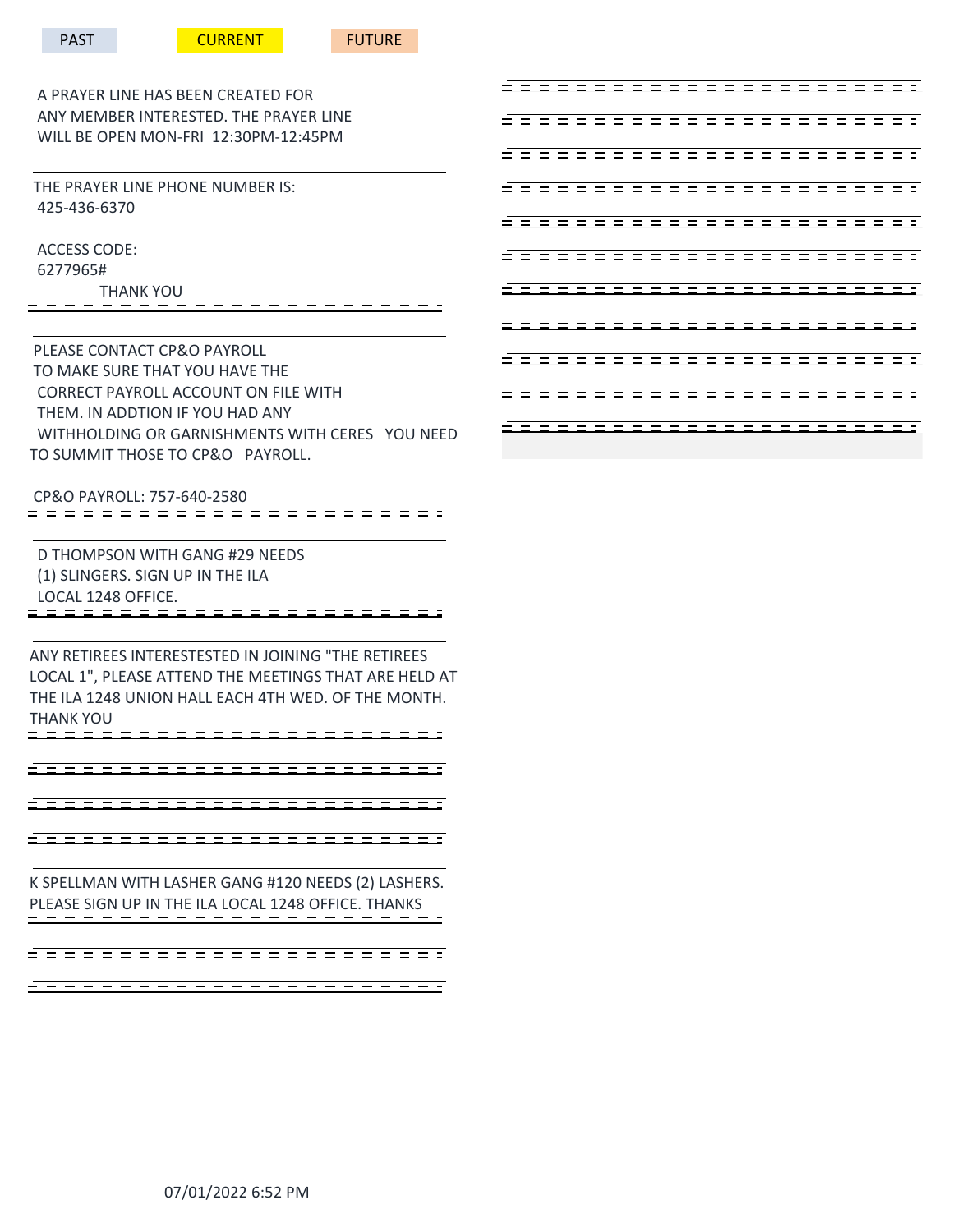| <b>PAST</b>                    | <b>CURRENT</b>                              | <b>FUTURE</b> |
|--------------------------------|---------------------------------------------|---------------|
|                                | <b>SCHEDULE FOR: SATURDAY, JULY 2, 2022</b> | <b>DAY</b>    |
|                                | SATURDAY, JULY 2, 2022                      | <b>DAY</b>    |
|                                | <b>VIT</b>                                  |               |
|                                |                                             |               |
| <b>J GRANT</b>                 |                                             | 6 C/L         |
| <b>R CUFFEE</b>                |                                             | 6 C/L         |
| <b>D STEELE</b>                |                                             | 6 C/L         |
|                                | D STEWART-F----------S SHARPE-F             |               |
|                                | B BALESTINO-F--------R GOODWIN-F            |               |
|                                | T MILLER-F--------------C SMITH-F           |               |
|                                | <b>6:00 START VIG SEASPAN FRASER</b>        |               |
| <b>T DIGGS</b>                 |                                             | 5             |
| <b>K BROWN</b>                 |                                             | 5             |
| <b>M NORMAN</b>                |                                             | 5             |
| N GLAZEBROOK                   |                                             | 6             |
| C SARI                         |                                             | 6             |
| C HOGAN                        |                                             | 6             |
| <b>6:00 VIG SEASPAN FRASER</b> |                                             |               |
| <b>C GLAUBKE-F</b>             |                                             |               |
|                                | 6:00 B.B MAERSK PITTSBURGH (NB)             |               |
| <b>D RASCOE</b>                | =====                                       | 5             |
| <b>J JONES</b>                 |                                             | 6             |
| R GREGG                        |                                             | 6 C/L         |
|                                | 7:00 B.B MAERSK PITTSBURGH (NB)             |               |
|                                | P ALEXANDER-F--------N JOHN-F               |               |
|                                | P CALLAHAN-F--------T SIMPSON-F             |               |
|                                | 12:00 NOON START VIG MAERSK MONTANA         |               |
| R WILLIAMS                     |                                             | 5             |
| W SMITH                        |                                             | 5             |
| <b>CJORDAN</b>                 |                                             | 6             |
| P MOYER                        |                                             | 6             |
| <b>B COLEY</b>                 |                                             | 6 C/L         |
| P RICKS                        |                                             | 6 C/L         |
| 12:00 VIG MAERSK MONTANA       |                                             |               |
|                                |                                             |               |

| SATURDAY, JULY 2, 2022                                | <b>DAY</b> |
|-------------------------------------------------------|------------|
| <b>CP&amp;O</b>                                       |            |
| <b>L WATERS</b><br>$+5+2$                             |            |
| <b>D WHITE</b><br>$+5+2$                              |            |
| C WILLIAMS<br>$+5+2$                                  |            |
| <b>T FLOURNOY</b>                                     | 6          |
| <b>L WHITE</b>                                        | 6          |
| <b>J CAMBRON</b>                                      | 6          |
| A NIX                                                 | 6 C/L      |
| <b>C BARNES</b>                                       | 6 C/L      |
| S LOCKER-F-----------M SINK-F                         |            |
| R VAUGHAN JR-F---S ELLIOTT-F                          |            |
| H DAVIS-F----------J CAMBRON-F                        |            |
| 6:00 VIG COSCO DEVELOPMENT                            |            |
| - = = =<br>= = = = = =<br><b>D LAWRENCE</b><br>$+5+2$ |            |
| $+5+2$<br><b>C WHITE</b>                              |            |
| <b>S SMITH</b><br>$+5+2$                              |            |
| <b>M HARRELL</b>                                      | 6          |
| <b>J EVERBERG</b>                                     | 6          |
| <b>T CARAWAN JR</b>                                   | 6          |
| W ANGE                                                | 6 C/L      |
| <b>T MATTHEWS</b>                                     | 6 C/L      |
| D SMILEY-F--------A WILDER-F                          |            |
| C PEEDE-F                                             |            |
| 6:00 B.B CMA CGM BUTTERFLY (SB)                       |            |
| : = = = = =<br><b>J BURDEN</b><br>$+5+2$              |            |
| <b>F TILLETT</b><br>$+5+2$                            |            |
| <b>D BAILEY</b><br>$+5+2$                             |            |
| $+5+2$<br>E PALMER                                    |            |
| <b>K WALDEN</b>                                       | 6          |
| <b>L GAMBRELL</b>                                     | 6          |
| J RAHMAN                                              | 6          |
| P WATFORD JR                                          | 6          |
| <b>J KRESSEL</b>                                      | 6 C/L      |
| <b>K SPELLMAN</b>                                     | 6 C/L      |
| C FOREMAN                                             | 6 C/L      |
| C PARKER-F---------D MINTON-F                         |            |
| M SHEPHERD-F----------M MOORE-F                       |            |
| 6:00 B.B HYUNDAI DRIVE (SB)<br>: :<br>= =             |            |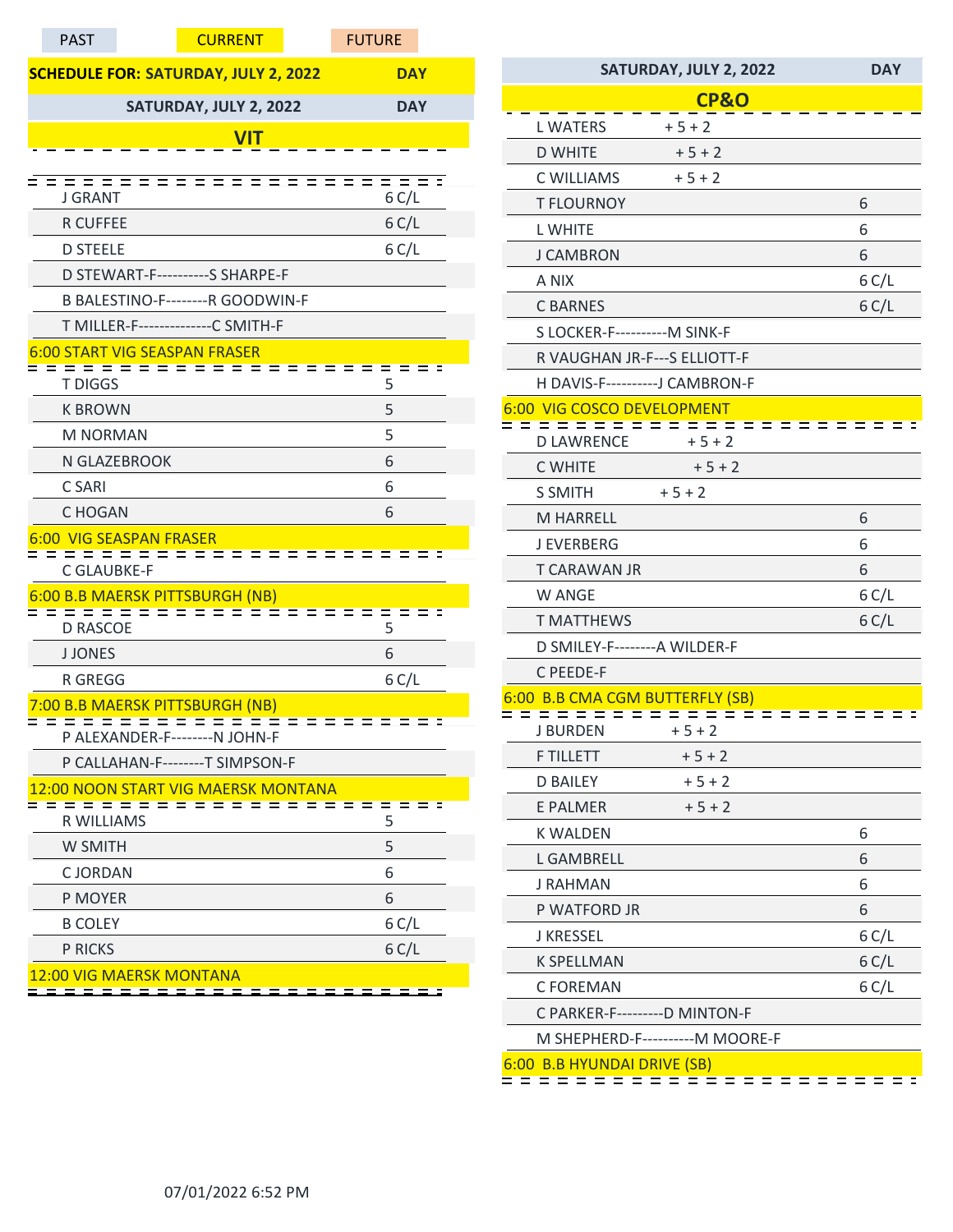| <b>PAST</b>                                 | <b>CURRENT</b>         | <b>FUTURE</b> |  |
|---------------------------------------------|------------------------|---------------|--|
| <b>E SNYDER</b>                             | $+5+2$                 |               |  |
| <b>R SHREEVES</b>                           |                        | 6             |  |
| A WARDRETT                                  |                        | 6 C/L         |  |
| C SUAREZ-F                                  |                        |               |  |
| 6:00 B.B BEA SHULTE (SB)                    |                        |               |  |
|                                             | SATURDAY, JULY 2, 2022 | <b>DAY</b>    |  |
|                                             | <b>CFS</b>             |               |  |
| <b>3 EXTRA MEN</b>                          |                        |               |  |
| 7:00 B.B                                    |                        |               |  |
| <b>SCHEDULE FOR: SATURDAY, JULY 2, 2022</b> |                        | <b>NIGHT</b>  |  |
|                                             | SATURDAY, JULY 2, 2022 | <b>NIGHT</b>  |  |
|                                             | <b>VIT</b>             |               |  |
| <b>E CUFFEE-F</b>                           |                        |               |  |
| 6:00 START B.B GALANI (NB)                  | $ -$                   |               |  |
| <b>R RIVERA</b>                             |                        | 5             |  |
| <b>M SAUNDERS</b>                           |                        | 6             |  |
| <b>K EDNESS</b>                             |                        | 6 C/L         |  |
| 6:00 B.B GALANI (NB)                        |                        |               |  |
| $\equiv$<br>J CAMBRON-F--------S SHARPE-F   |                        |               |  |
| R GOODWIN-F--------- A WALKER-F             |                        |               |  |
| T MILLER-F-----------C SMITH-F              |                        |               |  |
| <b>6:00 START VIG SEASPAN FRASER</b>        |                        |               |  |
| <b>S TONEY</b>                              |                        | 5             |  |
| <b>J MCMANNEN</b>                           |                        | 5             |  |
| <b>N EASON</b>                              |                        | 5             |  |
| <b>J LOWE</b>                               |                        | 6             |  |
| <b>B GRENIER</b>                            |                        | 6             |  |
| <b>F WILLIAMS</b>                           |                        | 6             |  |
| <b>6:00 VIG SEASPAN FRASER</b>              |                        |               |  |

| SATURDAY, JULY 2, 2022                                                           | <b>NIGHT</b> |
|----------------------------------------------------------------------------------|--------------|
| <b>CP&amp;O</b>                                                                  |              |
| <b>BJOHNSON</b><br>$+5+2$                                                        |              |
| M CAMILLERI<br>$+5+2$                                                            |              |
| <b>G JOYNER</b><br>$+5+2$                                                        |              |
| <b>D BACON</b>                                                                   | 6            |
| A SMILEY                                                                         | 6            |
| <b>M CORPREW</b>                                                                 | 6            |
| M MCLEAN-F-----L LINDSEY-F                                                       |              |
| <b>V BRYANT-F</b>                                                                |              |
| 6:00 B.B CMA CGM BUTTERFLY (SB)<br>= = = = = = =<br><del>. 2 2 2</del> 2 2 2 2 2 |              |
| <b>M HARRIS</b><br>$+5+2$                                                        |              |
| <b>R NORRIS</b><br>$+5+2$                                                        |              |
| L DELOATCH<br>$+5+2$                                                             |              |
| <b>K WOODEN</b><br>$+5+2$                                                        |              |
| <b>L WALKER</b>                                                                  | 6            |
| <b>K HARRY</b>                                                                   | 6            |
| <b>J WALTON</b>                                                                  | 6            |
| M VERGAKIS                                                                       | 6            |
| D SCOTT-F-----E TURNER-F                                                         |              |
| A MCLEAN-F---------A FLORA-F                                                     |              |
| 6:00 B.B HYUNDAI DRIVE (SB)                                                      |              |
| <b>SCHEDULE FOR: SUNDAY, JULY 3, 2022</b>                                        | DAY          |
| <b>SUNDAY, JULY 3, 2022</b>                                                      | <b>DAY</b>   |
| VIT                                                                              |              |
| R HOWLETT-F                                                                      |              |
| <b>6:00 VIG VIRGINIA EXPRESS</b>                                                 |              |
| <b>T DIGGS</b>                                                                   | 5            |
| N GLAZEBROOK                                                                     | 6            |
| <b>7:00 VIG VIRGINIA EXPRESS</b>                                                 |              |
| <b>T SIMPSON-F</b>                                                               |              |
| 6:00 B.B HAMPTON ROADS EXPRESS (SB)                                              |              |
| W SMITH                                                                          | 5            |
| P MOYER                                                                          | 6            |
| 7:00 B.B HAMPTON ROADS EXPRESS (SB)                                              |              |
|                                                                                  |              |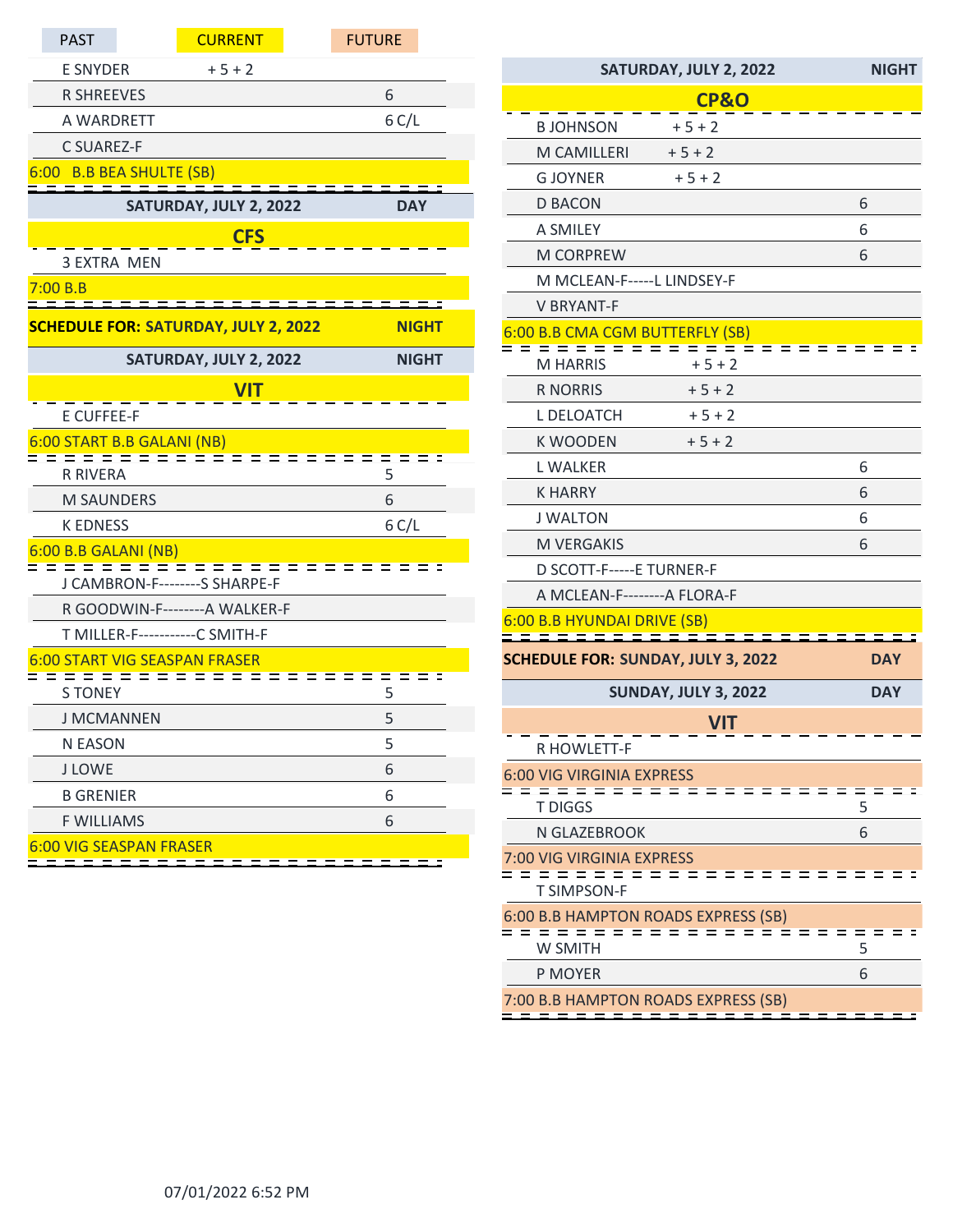| <b>PAST</b>                  |                     | <b>CURRENT</b>                            | <b>FUTURE</b> |  |
|------------------------------|---------------------|-------------------------------------------|---------------|--|
|                              |                     | <b>SUNDAY, JULY 3, 2022</b>               | <b>DAY</b>    |  |
|                              |                     | <b>CP&amp;O</b>                           |               |  |
| A WHITE                      |                     | $+5+2$                                    |               |  |
| R HILL                       |                     | $+5+2$                                    |               |  |
| <b>K BILLUPS</b>             |                     | $+5+2$                                    |               |  |
|                              | <b>C CARTWRIGHT</b> |                                           | 6             |  |
| <b>JJOHNSON</b>              |                     |                                           | 6             |  |
| <b>RANDERSON</b>             |                     |                                           | 6             |  |
| <b>R TALLEY</b>              |                     |                                           | 6 C/L         |  |
| A BRADLEY                    |                     |                                           | 6 C/L         |  |
|                              |                     | C SMITH-F----------G CORALLO-F            |               |  |
| <b>DJAMES-F</b>              |                     |                                           |               |  |
|                              |                     | 6:00 B.B CMA CGM BUTTERFLY (SB)           | = =           |  |
| <b>D THOMPSON</b>            |                     | $+5+2$                                    |               |  |
| <b>G HARRIS</b>              |                     |                                           | 6             |  |
| <b>D BROWN</b>               |                     |                                           | 6 C/L         |  |
| <b>EJOHNSON-F</b>            |                     |                                           |               |  |
| 6:00 B.B HYUNDAI DRIVE (SB)  |                     |                                           |               |  |
| <b>D EPPS</b>                |                     | $+5+2$                                    |               |  |
| M GRAY                       |                     |                                           | 6             |  |
| <b>T RIGDON</b>              |                     |                                           | 6 C/L         |  |
| <b>V BRYANT-F</b>            |                     |                                           |               |  |
| 12:00 B.B ZIM TARRAGONA (NB) |                     |                                           |               |  |
|                              |                     | <b>SCHEDULE FOR: SUNDAY, JULY 3, 2022</b> | <b>NIGHT</b>  |  |
|                              |                     | <b>SUNDAY, JULY 3, 2022</b>               | <b>NIGHT</b>  |  |
| <b>CP&amp;O</b>              |                     |                                           |               |  |
| <b>D WARD</b>                |                     | $+5+2$                                    |               |  |
| <b>E NICHOLS</b>             |                     | $+5+2$                                    |               |  |
|                              | A CARTWRIGHT        |                                           | 6             |  |
| O CORPREW                    |                     |                                           | 6             |  |
| <b>S EVANS</b>               |                     |                                           | 6 C/L         |  |
|                              |                     | J BURDEN-F------------D STEWART-F         |               |  |
|                              |                     | 5:00 START B.B COLUMBIA ELIZABETH         |               |  |

## **SCHEDULE FOR: TUESDAY, JULY 5, 2022 DAY**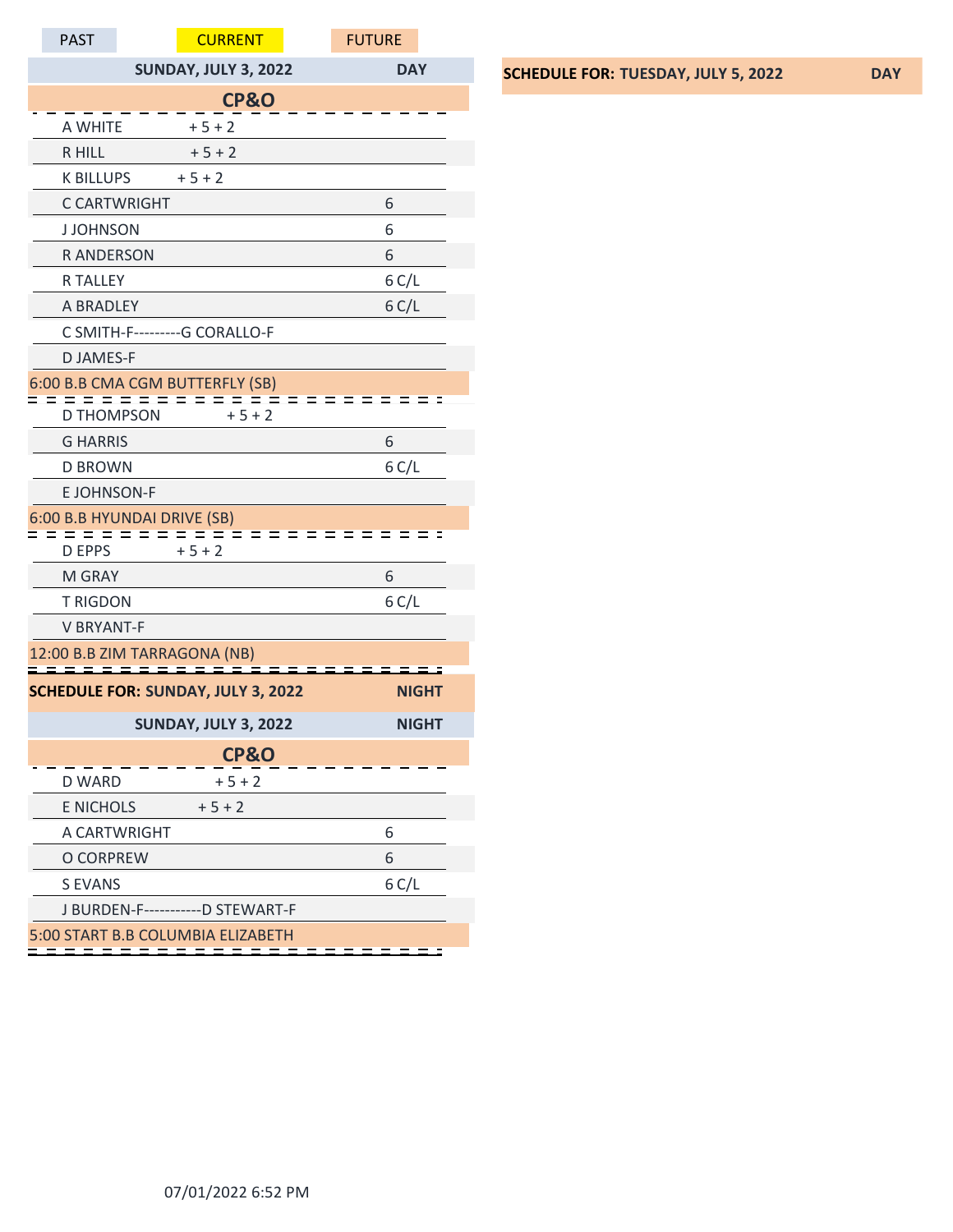| <b>PAST</b>       | <b>CURRENT</b>                        | <b>FUTURE</b> |
|-------------------|---------------------------------------|---------------|
|                   | TUESDAY, JULY 5, 2022                 | <b>DAY</b>    |
|                   | <b>VIT</b>                            |               |
|                   | A WILDER-F--------E CUFFEE-F          |               |
|                   | A WALKER-F--------C SMITH-F           |               |
|                   | 6:00 B.B CMA CGM COLUMBIA (SB)        |               |
| <b>M NORMAN</b>   |                                       | 5             |
| <b>D RASCOE</b>   |                                       | 5             |
| <b>R WILLIAMS</b> |                                       | 5             |
| W SMITH           |                                       | 5             |
| C HOGAN           |                                       | 6             |
| <b>J JONES</b>    |                                       | 6             |
| <b>CJORDAN</b>    |                                       | 6             |
| P MOYER           |                                       | 6             |
| <b>J GRANT</b>    |                                       | 6 C/L         |
| <b>R CUFFEE</b>   |                                       | 6 C/L         |
| <b>D STEELE</b>   |                                       | 6 C/L         |
| <b>R GREGG</b>    |                                       | 6 C/L         |
|                   | 7:00 B.B CMA CGM COLUMBIA (SB)        |               |
|                   | P ALEXANDER-F------S SHARPE-F         |               |
|                   | S HARBIN-F------------R GOODWIN-F     |               |
|                   | P CALLAHAN-F---T SIMPSON-F            |               |
|                   | <b>6:00 VIG GUTHORM MAERSK</b><br>- 2 |               |
| <b>S TONEY</b>    |                                       | 5             |
| <b>J MCMANNEN</b> |                                       | 5             |
| N EASON           |                                       | 5             |
| <b>J LOWE</b>     |                                       | 6             |
| <b>B GRENIER</b>  |                                       | 6             |
| <b>F WILLIAMS</b> |                                       | 6             |
| <b>B COLEY</b>    |                                       | 6 C/L         |
| <b>P RICKS</b>    |                                       | 6 C/L         |
| <b>K EDNESS</b>   |                                       | 6 C/L         |
|                   | 7:00 VIG GUTHORM MAERSK               | = = =         |
|                   | D STEWART-F-----------C GLAUBKE-F     |               |
|                   | B BALESTINO-F-------N JOHN-F          |               |
|                   | D LOESLEIN-F---------T MILLER-F       |               |
|                   | <b>6:00 VIG MAERSK KARISKRONA</b>     |               |

| <b>T DIGGS</b>             | 5     |
|----------------------------|-------|
| <b>K BROWN</b>             | 5     |
| <b>K STINSON</b>           | 5     |
| N GLAZEBROOK               | 6     |
| C SARI                     | 6     |
| <b>M HAWKINS</b>           | 6     |
| <b>T RIGDON</b>            | 6 C/L |
| A BRADLEY                  | 6 C/L |
| <b>K SPELLMAN</b>          | 6 C/L |
| 7:00 VIG MAERSK KARISKRONA |       |
|                            |       |